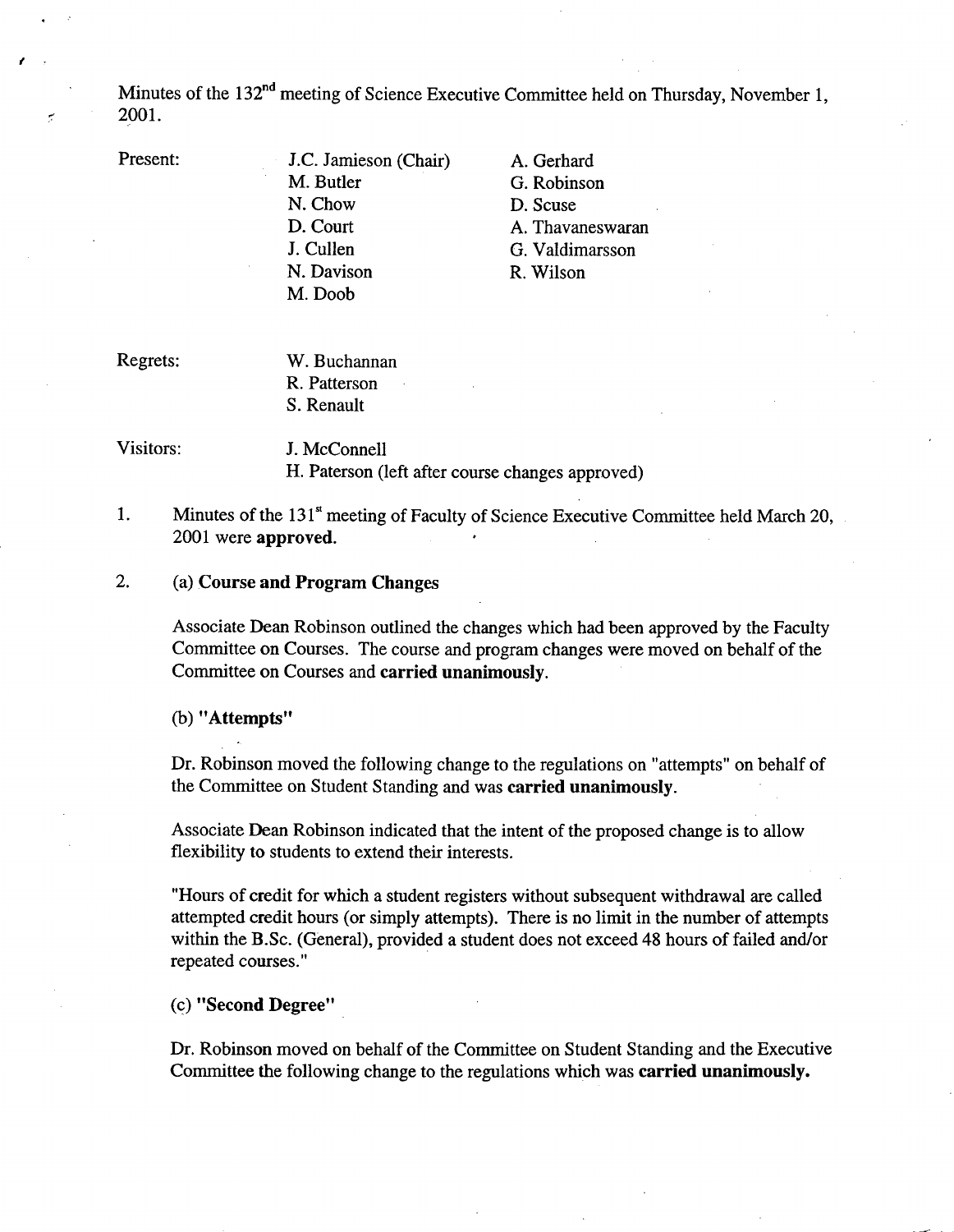"Students possessing a first degree from a recognised university program and who have a minimum cumulative Grade Point Average of 2.00 (or a 2.30 adjusted grade point average) on all previous university work are eligible for admission as Second Degree students. The Second Degree requirements may be shortened by 60 credit hours, and once admitted to a Second Degree Program students will be expected to conform with all continuation and graduate requirements as described in Section 3. Specific information on requirements for a Bachelor of Science degree following a degree in another faculty or school, or at another university, is available in the general office."

Associate Dean Butler spoke to the Graduate Course Changes, which were brought to the 3. Executive Committee for information.

#### 4. **Selection of Science Award Winners**

Ms Joan McConnell outlined the awards and the recommendations and rationale behind the awards.

After discussion on all the awards, the following distribution of awards was **CARRIED.** 

**Isbister** Award *-5* awards of \$650 each to be shared equally amongst the following 7 students (each receiving \$464.49): Batty, Christopher

Huriburt, Christopher Kiassen, Angela Leligdowicz; Aleksandra Nikkel, Timothy Ramachandran, Shanta Sasaki, David

**Diane Dowling Award - 1 award of \$600:** Leligdowicz, Aleksandra

**Maxwell Rady** Award - 1 award of *\$275* shared equally between the following: Leligdowicz, Aleksandra Nikkel, Timothy

**Rosabelle Searle Leach** Award - 1 award: Johannson, Karen

**Sony Science Scholarship:** \$2000, cannot be shared:Hurlburt, Christopher

**Hogg Undergraduate Scholarship:** *\$1,500,* cannot be shared: Nikkel, Timothy

**Benjamin Cohen Award** - *\$375* shared between the following: Kiassen, Angela Sasaki, David

2

N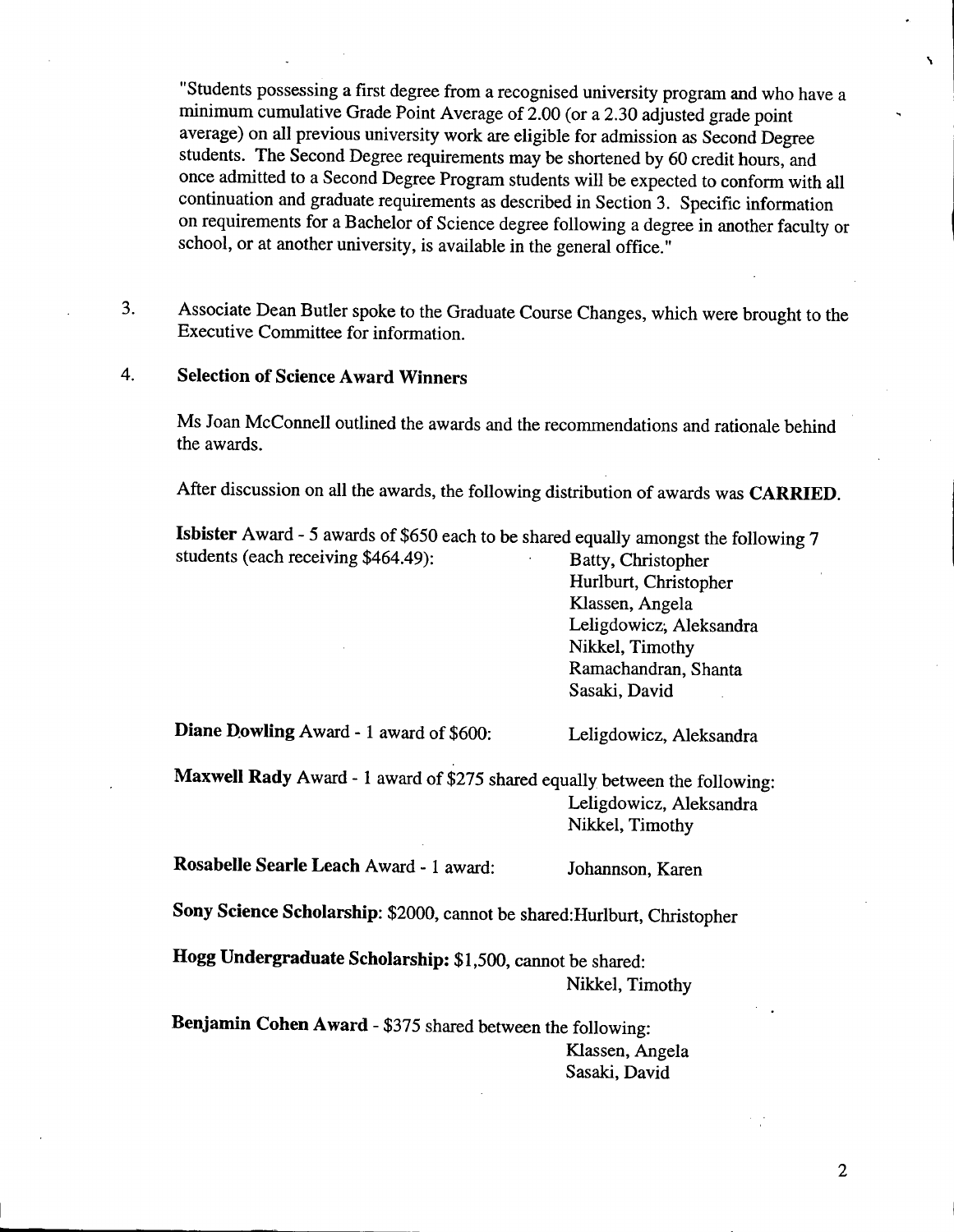**Classes of** '43 & **'68 Reunion Scholarship** - *\$325:* Johannson, Karen

Women in the Physical Sciences 2001: Ramachandran, Shanta Ms Ramachandran is offered a renewal of her scholarship of \$2000.

**Mark G. Smerchanski Memorial Scholarship for Women in the Physical Sciences:**  \$2,500: Dzikowski, Tashia

### 5. **Faculty Council By-Laws** - **Revision of text in IV. Senate Representation.**

Associate Dean Gerhard reported that the following replacement of the text in IV. Senate Representation is proposed at the request of the Office of the University Secretary.

"All full-time members of the academic and support staff of the University who are members of the Faculty Council of Science (except for those who are designated *ex*  officio under Section 26 of the University of Manitoba Act) shall be eligible for election to Senate from the Faculty Council of Science.

All members of the academic and support staff (including *ex officio* members of Senate) who are members of the Faculty Council of Science are entitled to vote in Senate elections, provided they are able to vote at the time and in the manner prescribed by the Senate and the Faculty Council by-laws and regulations."

This replacement text was **approved.** 

#### 6. Dean's Report

Dean Jamieson reported on the following:

- Computer Science Building and fundraising. The building opening will be delayed to July 2004.
- A new tracking exercise was sent to departments; matching student demand to available space.
- There is a plan to use extra income to create graduate student fellowships; possibly  $\blacksquare$ 15 the first year then up to *45* in total, dependent on income from enrolment. With an 1% enrolment increase we would get about 80-100\$ from UGSCHS.
- $\blacksquare$ Delta Marsh building plans are finished and building will be ready some time in spring for use next year.
- The Dean made presentation in front of SPPC regarding the Feers and School proposals.

Meeting adjourned 3:30 p.m.